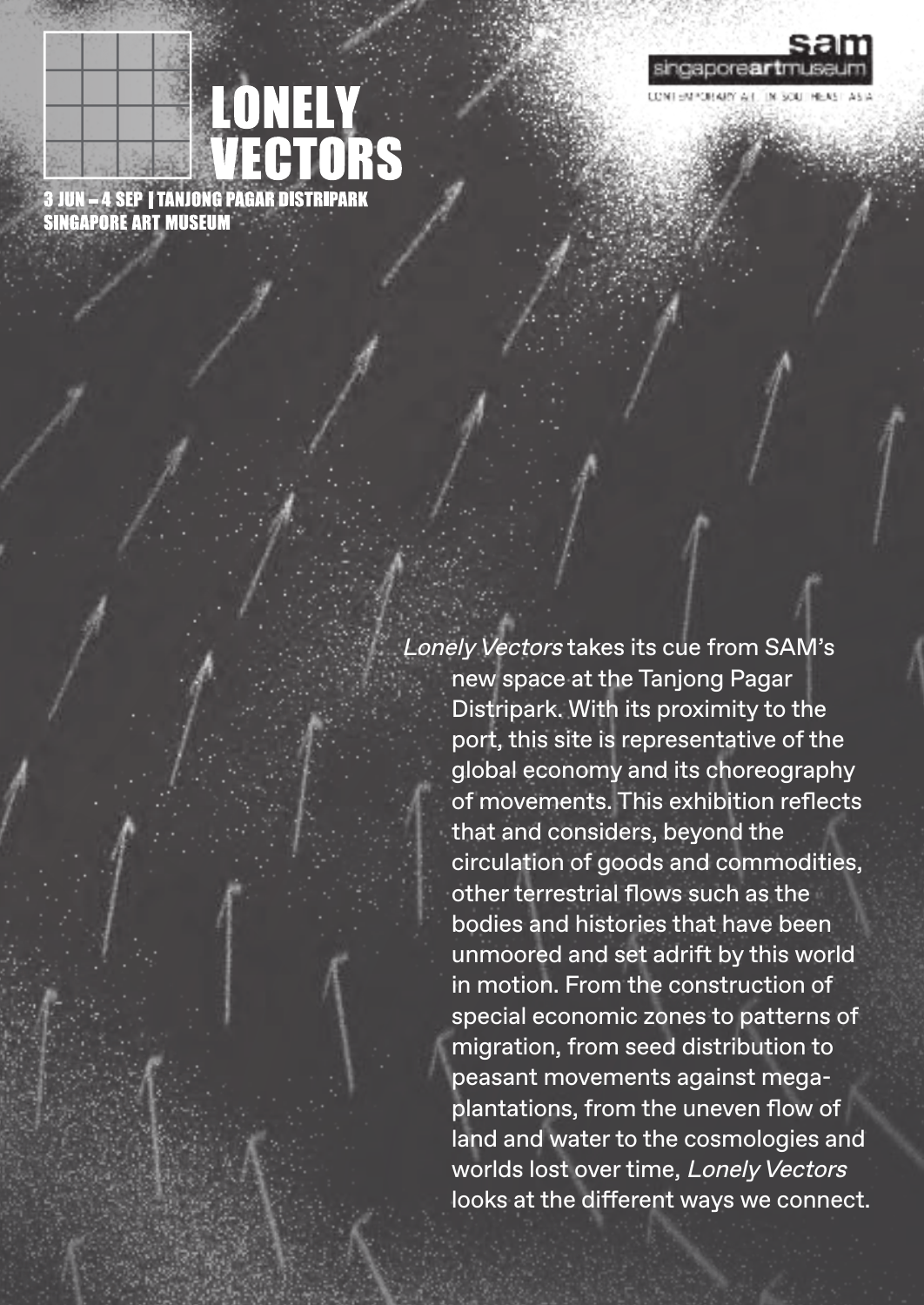

# CHOREOGRAPHIES OF LABOUR HEATMAPS AND HOTZONES



# Bo Wang

Fountain of Interiors 2022

Rebar column, fluorescent tubes, mirror base and potted plants; dimensions variable



### P7:1SMA 2

Loading/Unloading 2022

Performance, video installation, steel plate and metal modules; dimensions variable



#### <sup>3</sup> Cian Dayrit

(in collaboration with Henry Caceres) Penitent Plant

### 2022

Books, maps, embroidery and digital print on fabric; dimensions variable

## MORE-THAN-HUMAN ECOLOGIES



1 Ho Tzu Nyen and A 2

H for Humidity 2022–

Virtual reality installation, ambisonic sound, 9 min



Shu Lea Cheang UKI VIRUS SURGING

2022

Digital Installation; Video: HD, seven channels, 16:9 format, colour and sound, 2 min (loop)



#### $2$  Ho Rui An

The Economy Enters the People

#### 2021–2022

Lecture, video installation, digital prints on paper, conference table, office chairs, desk, stool, book trolley, books, thermos flasks, cups, saucers and acrylic name plate holders; dimensions variable

#### <sup>3</sup> Tiffany Chung

Reconstructing an exodus history: boat trajectories, ports of first asylum and resettlement countries 2017

Embroidery on fabric, 140 × 350.5 cm

#### Zarina Muhammad, Joel Tan and Zachary Chan Dioramas for Tanjong Rimau 2022

Multi-channel video installation, fermentation jar, wind instruments, spirit houses, salvaged oar, sand and rock; dimensions variable

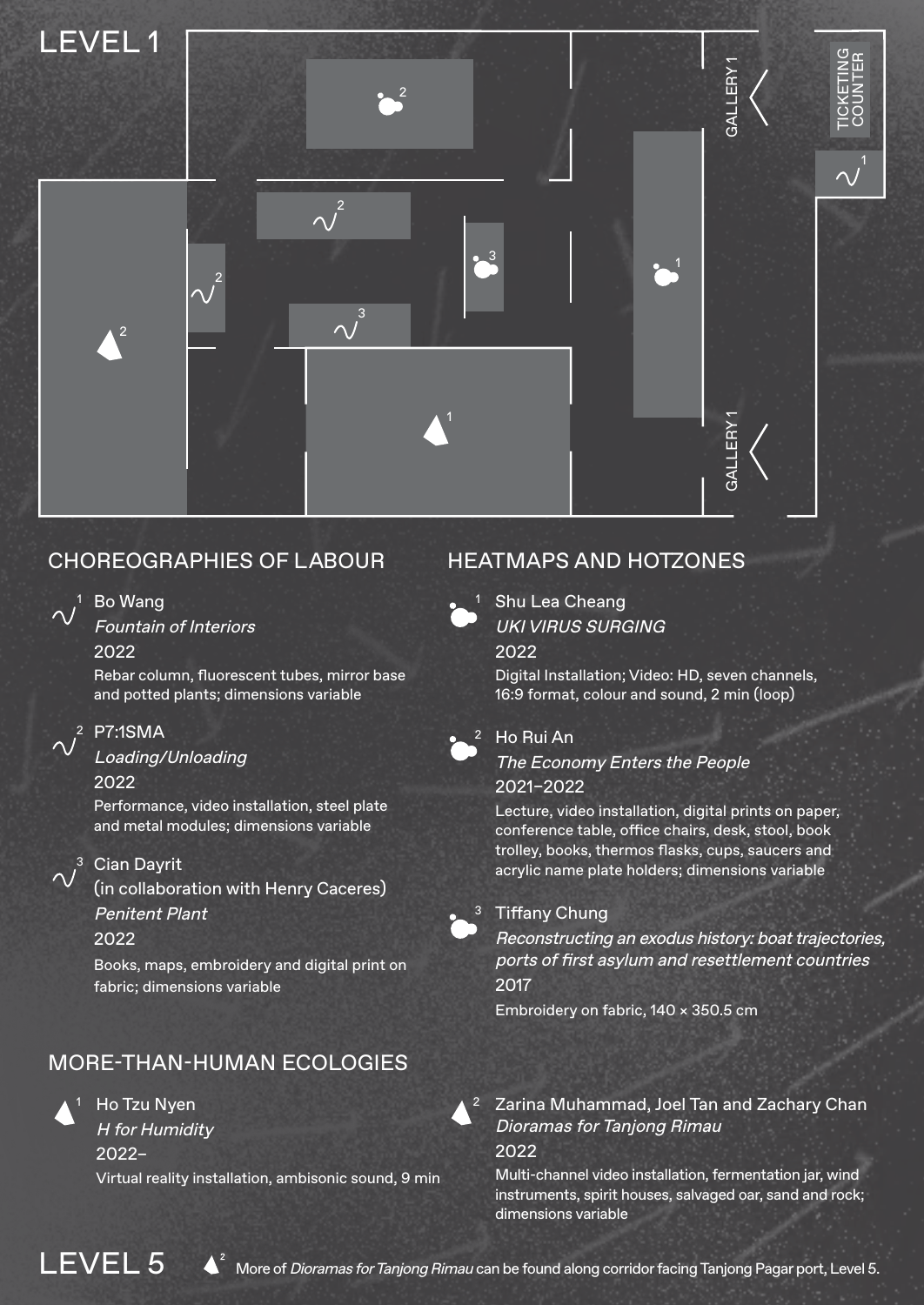# $\bigwedge$  CHOREOGRAPHIES OF LABOUR

Facilitating the global flow of goods and capital is a force that is equal to that in magnitude: labour. Many workers move in search of gainful employment, including transient labourers. The process of globalisation has been romantically hailed as the age of free trade and movement around the world, and while that is certainly true for the hypermobile elite, it is less so for these labourers.

Located outside Gallery 1, Bo Wang's Fountain of Interiors builds on the artist's 2016 residency, where he sampled light temperatures from various locations around Singapore. He found that light temperatures within migrant worker dormitories were the harshest and bluest out of his collected specimens, especially when compared to the warm ambient light found in spaces of consumption located in downtown Singapore.Building on these observations, Fountain of Interiors turns its attention towards architecture and construction. Migrant labourers are essential to Singapore's urban landscape, and Fountain of Interiors illuminates this by exposing the structural skeleton of many buildings—the rebar column. The lights that stream down the central rebar column create a blindingly bright waterfall that is surrounded by a motley selection of plants, both real and plastic. Much like other local architectural landmarks, Wang's work teeters between artifice and nature. The work highlights the demanding working conditions of transient labourers, as well as the estranged experience of living in the blinding lights of a city built on their toil and labour.

P7:1SMA's Loading/Unloading responds to the exhibition's proximity to the Tanjong Pagar port through an installation and a series of somatic interventions. The main undulating structure is a modular one, and will be disassembled and reassembled by P7:1SMA's associates in a series of performances and activations that will take place throughout the exhibition. As the associates balance, step or move the modular structures during

these performances, the structure will gradually flatten out and lose elasticity. Next to it, viewers will also encounter a film that documents the collective's rehearsals and activations. The artists had extensive conversations with casual port workers around Tanjong Pagar and incorporated real-time observations of the port's spatial architecture into their choreography. Loading/Unloading questions the dominant narrative that man-made megastructures such as shipping ports are super-efficient, and urges us to acknowledge how the workers that prop up these systems have been rendered invisible.

Penitent Plant is centred around the Philippines' role as the third largest exporter of bananas in the world. By tracing the production and consumption of Cavendish bananas, Cian Dayrit lays bare the global chain of supply and demand for the tropical fruit. Instead of surveying the existing infrastructures that enable the production and consumption of the Cavendish banana, Dayrit turns our attention towards the experiences of workers and their stories. The central textile features a banana tree surrounded by references to organisations and industry players that dominate the business of growing and exporting the fruit, and this is in turn built on a composite image of banana plantations in Mindanao. The work is accompanied by a series of drawings and texts that served as reference points for the artist in making this work.

When viewed as a cluster, these three works invite us to reconsider the global economy and its rhythms of production and consumption. It is easy to assume that the global economy is simply a well-oiled machine, especially when encountering a space like Tanjong Pagar Distripark. Yet, the entire global economy's infrastructure is dependent on the choreography of labourers who are less "movers" of the world than they who are moved around the world for reasons beyond their control.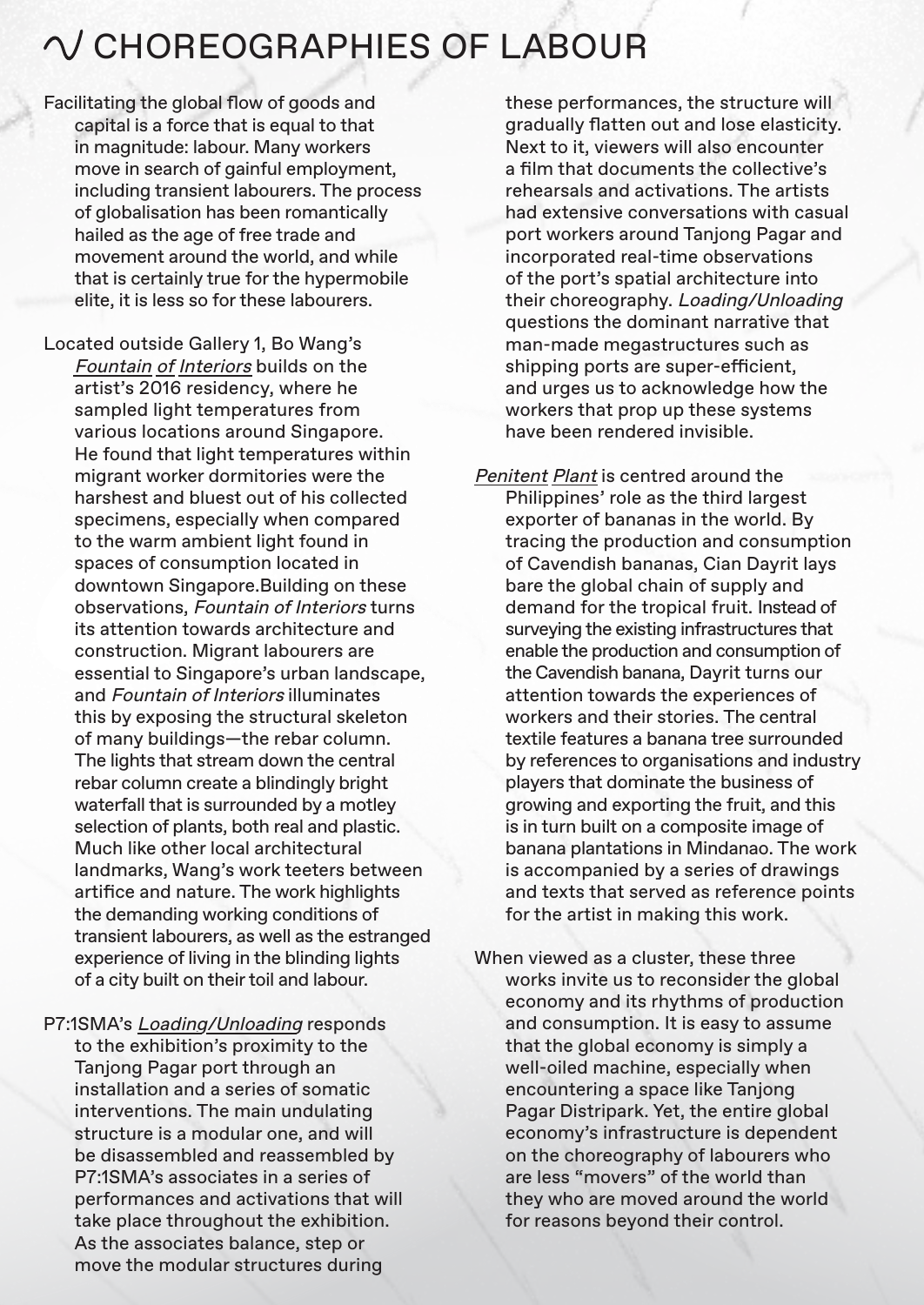# **EXAMPLE AND HOTZONES**

- Our understanding of physical space is often facilitated through the use of maps. Topographical maps trace the surface of the earth, functioning as both documents and surveys of the land. These maps are supposedly neutral, but artists have questioned this assumption while examining the iterative possibilities of how maps may be reimagined to fully capture the diversity and nuances of life on earth.
- Cartography can be a tool of violence and oppression, often used by institutions to sanction or conduct the extraction of resources. With <u>Penitent Plant</u>,Cian Dayrit wrings, cracks open and loosens the act of mapping and challenges its authority. The hand-drawn maps featured in the work are the result of counter-mapping workshops. Each map is a different assemblage, revealing the individual daily routines of workers and imbuing the scientific act of cartography with a playful subjectivity. By including these documents in this work, the artist invites viewers to consider the imperfections of data collection and urges us to advocate for stories from the margins on their own terms.

Similarly, the need to trace, survey and locate has also informed Tiffany Chung's practice. In *Reconstructing an exodus history: boat trajectories ports of first*  , asylum and resettlement countries, Chung traces the movement of refugees between 1979 and 1989 with an embroidered map. Usually left off the map altogether, these refugees take centre stage in Chung's work. With stitches that vary in intensity and spacing, Chung alludes to the gaps in maps and charts, as well as the omission of refugees' personal histories. This work is part of Chung's long-term project, *The Vietnam Exodus Project*, that combines academic research with years of relationship building and activism. Though increased mobility is a trend in our interconnected world today, the artist asks us to consider migration

in Southeast Asia—whether voluntary or forced—as a multi-faceted phenomenon.

Ho Rui An's ongoing body of research focuses on the political and economic vectors in East and Southeast Asia since the turn of the 20th century. In his new work *The Economy Enters the People* he reflects on Singapore's role in China's economic transition. The state of the global economy today would be improbable without the emergence of China's market after its economic reforms in the 1970s. Ho looks at an entire generation of Chinese leadership who followed their Singaporean counterparts in taking the "economy" as their primary object of government. The work takes the form of a lecture performance and an installation that refers to the multiple assemblies and meetings between Chinese and Singaporean representatives. At the core of the work lies the question: What is the "economy," and how do we monitor and govern it?

Shu Lea Cheang's *UKI VIRUS SURGING* is a new iteration of the artist's ongoing series UKI (2009–), which itself was conceived as a sequel to the earlier film *I.K.U.* (2000). Reproduction in both the biological and social sense remains central to many of Cheang's works as she examines the body's cellular ability to evolve and, by extension, society's ability to become something else altogether, redefining gender, social roles and mechanisms. Much of the sciencefiction scenarios in Cheang's work draw from her engagements with the recent economic crashes (first in 2000–2002, then in 2007–2008), through which she reimagines different ways of reconnecting with others.

These works provide alternative ways of remapping the global economy and place the people and the bodies who perform and reproduce these flows front and centre. By focusing on these bodies and their cellular potentials to evolve, they remind us that another world is possible.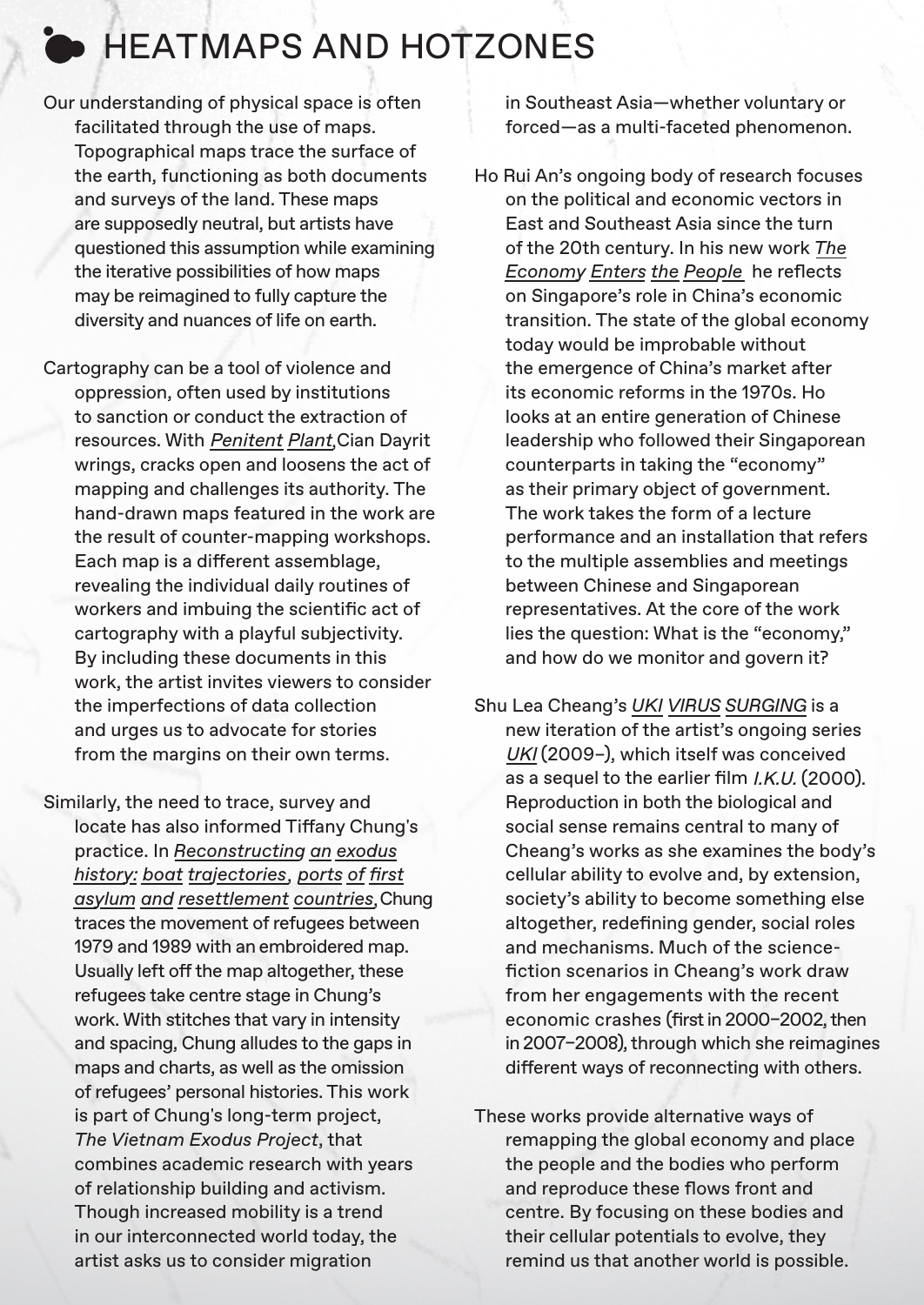# MORE-THAN-HUMAN ECOLOGIES

- It is a cliché these days to claim that we are living in the Anthropocene—a time when human activities have led to dramatic effects on our environment, to the extent that we now operate with a magnitude comparable to that of a geological force as our actions change the geophysical surface of the earth. A large proportion of Anthropogenic geological forces come from the vectors of the global economy. and how these vectors have reshaped and damaged the surface of the earth over time. To protect our future, the global stewardship of the planet cannot continue to be operated from the usual control rooms; it requires us to tune in to other worlds that have been lost to us over time.
- Shu Lea Cheang's ongoing *UKI* series (2009–) is a great point of entry to this line of thinking, as we consider our own cellular potential to become something other than ourselves. The work is an ever-evolving science fiction that serves as a critical response to the global financial crises of the 2000s, prompting us to reconsider the possibilities of a different social order altogether. In Cheang's *UKI* universe, everything that we think of as "normal" or "human" is always and already strange. Rather than a singular understanding of humanity, Cheang's work proposes that we contain multitudes, and we are always and already more-than-human.
- Ho Tzu Nyen's *H for Humidity* seeks to re-frame and re-imagine Southeast Asia as worlds of water and air. It draws on the fact that the region has some of the highest intensities of rainfall and humidity, and how creation myths often begin with the churning of the seas. It also draws from the region's in particular, Singapore's—colonial history of water management and public works, and our air-conditioned struggle against humidity in an age of climate change. At a time when sea levels are rising, what might it mean for us to "be like water"?
- A string of smaller islands surrounds the southern coast of mainland Singapore. These islands include the renamed and rebranded—Pulau Blakang Mati, or Sentosa. Today, Sentosa is known as an urban tourist destination, but it is also where one can find Tanjong Rimau, a protected coastal landscape where ecosystems made up of intertidal creatures can thrive. In the work *Dioramas for Tanjong Rimau*, Zarina Muhammad, Joel Tan and Zachary Chan refer to this site and the southern waterfront of Singapore, which has been earmarked for further redevelopment. The work features vessels that bubble and murmur out incantations, drawing audiences into the installation's soundscape. Looking towards the land and its layered history, the work draws on ancient cosmologies and spirit paths as a means of remembering. Here, "cosmologies" is used to refer to a community's shared understanding around the formation and organisation of the world, which often binds human and more-than-human realms together. Forgotten for generations, the past lives of the land are hiding in plain sight even as these places are redeveloped beyond recognition, nestled amongst the luxury apartments and skyscrapers that typify today's urban environment.
- Against the busy backdrop of the Tanjong Pagar Distripark, these three works invite us to reconsider what is at stake if business continues as usual and if we continue to consume the world around us. What happens after a crash—or after our imminent extinction as a species—when the towering fortresses that we have built for ourselves prove insufficient against rising sea levels? Perhaps it is high time that we tune in and reconnect with the other worlds that were long thought to have been lost.